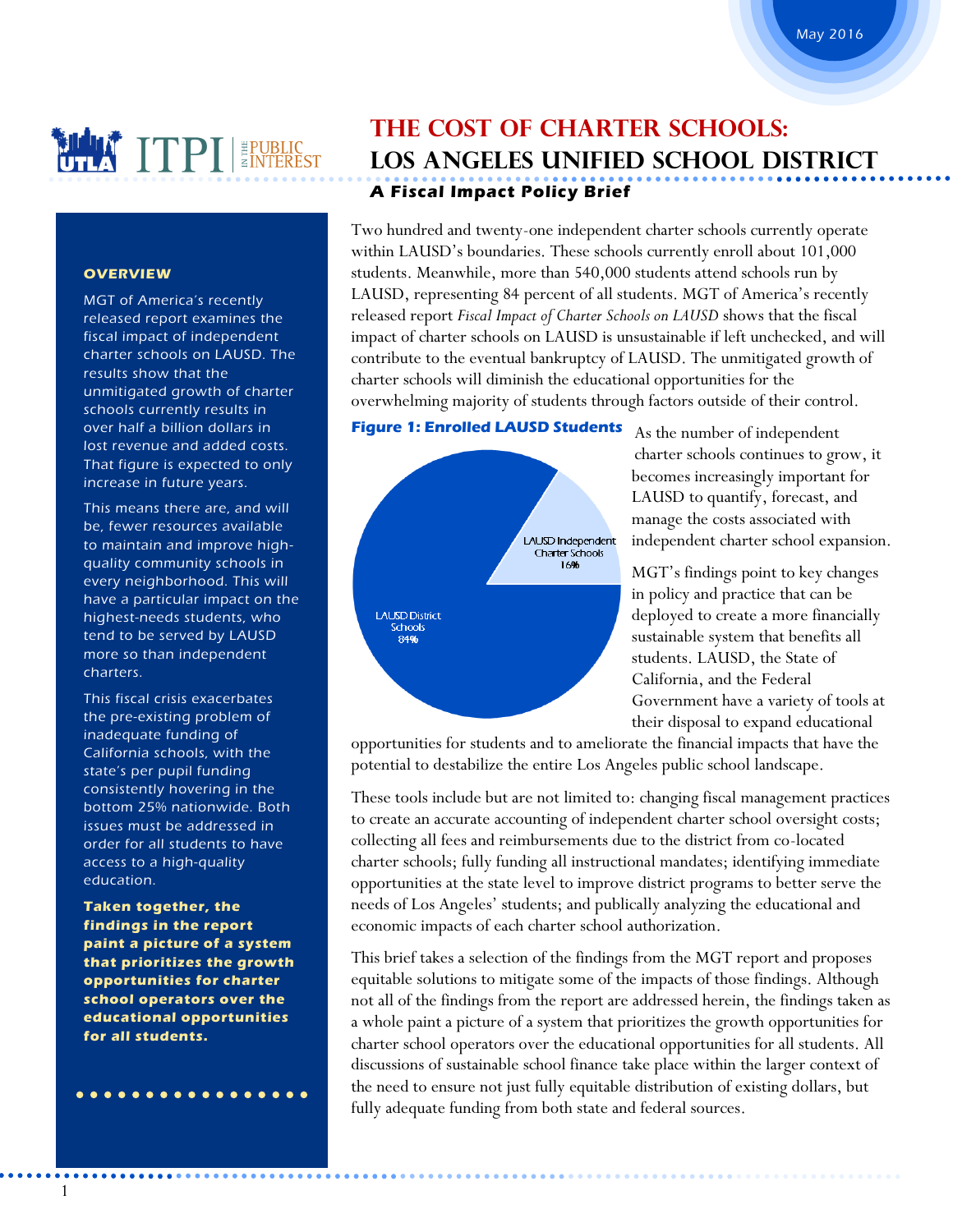#### **A Fiscal Impact Policy Brief**

### **WORKING TOGETHER TO BUILD:**

High-quality community schools in every neighborhood. Standards regarding equity, access, and transparency for all publicly-funded schools. A system that provides an excellent education for all students, especially for those students overcoming the structural inequities of racism and poverty. These are the priorities that guide the work of both UTLA and In The Public Interest.

None of these priorities can be achieved within the confines of an unstable public school system. LAUSD oversees over 200 independent charter schools, more than any other school district in the country. Because UTLA represents educators at both LAUSD and charter schools, we know that high-quality schools exist in both environments. We recognize that the best student outcomes occur when educators have a voice to advocate for learning and working conditions.

**Buoyed by inequitable state laws and financial loopholes, the number of charter schools appears set to grow rapidly through market share initiatives planned by billionaire investors, including real estate mogul Eli Broad and the Walton heirs of Wal-Mart. In this environment, it becomes even more critical to methodically investigate the fiscal and educational impacts of unmitigated charter growth.** 

### LAUSD lost more than half a billion dollars to charter schools in 2014-15

By far, the most significant financial impact identified in the report is the declining enrollment lost to independent charter schools. When students leave district schools for charter schools\*, the district immediately loses the revenue for that student, but critical educational infrastructure, oversight costs, and a larger portion of higher-needs students stay with the district. The negative impact on LAUSD has serious ramifications for all students in the district, including charter and LAUSD students.

Based on an analysis of LAUSD's 2014-15 Comprehensive Annual Financial Report, MGT has shown that charter expansion has cost the district more than \$508 million in funding. According to MGT, every student who leaves the district for a charter results in a net loss of \$4,957 in state funding. One of the ways this harms the district is through

the variety of fixed costs which the district cannot adjust immediately in response to the enrollment decline. For example, district facilities are built to meet the needs of the enrolled student population. Utility costs for these facilities will not shrink in response to enrollment decline, so the district must continue to bear these fixed costs.

Unmitigated charter school growth limits educational opportunities for the more than 540,000 students who continue to attend schools run by the district, and as this sum grows, it further imperils the financial stability of LAUSD as an institution. This also means that charter schools will be put at risk since these schools rely on subsidies, facilities, and staff support from LAUSD to continue operating.

\* Throughout the rest of this brief, "charter schools" will be used exclusively and interchangeably to mean "independent charter schools", as affiliated charter schools are "schools of the district" and are treated as such for budgeting purposes.

### Independent charter school oversight costs LAUSD nearly \$15.4 million per year

The Charter Schools Act of 1992 established an unfunded mandate at the state level for each chartering authority to conduct ongoing oversight for all charter schools it has authorized. To cover these costs, the act allows chartering authorities to assess a fee equal to one percent of a charter's revenue, not including private money donated to the charter school. While all independent charters in LAUSD are paying these fees, they do not come close to covering the full costs of charter oversight cost incurred by LAUSD.

At first glance, many of the costs associated with charter oversight may seem relatively small. However, taken together they are indicative of an unsustainable system that allows independent charter school oversight costs to steadily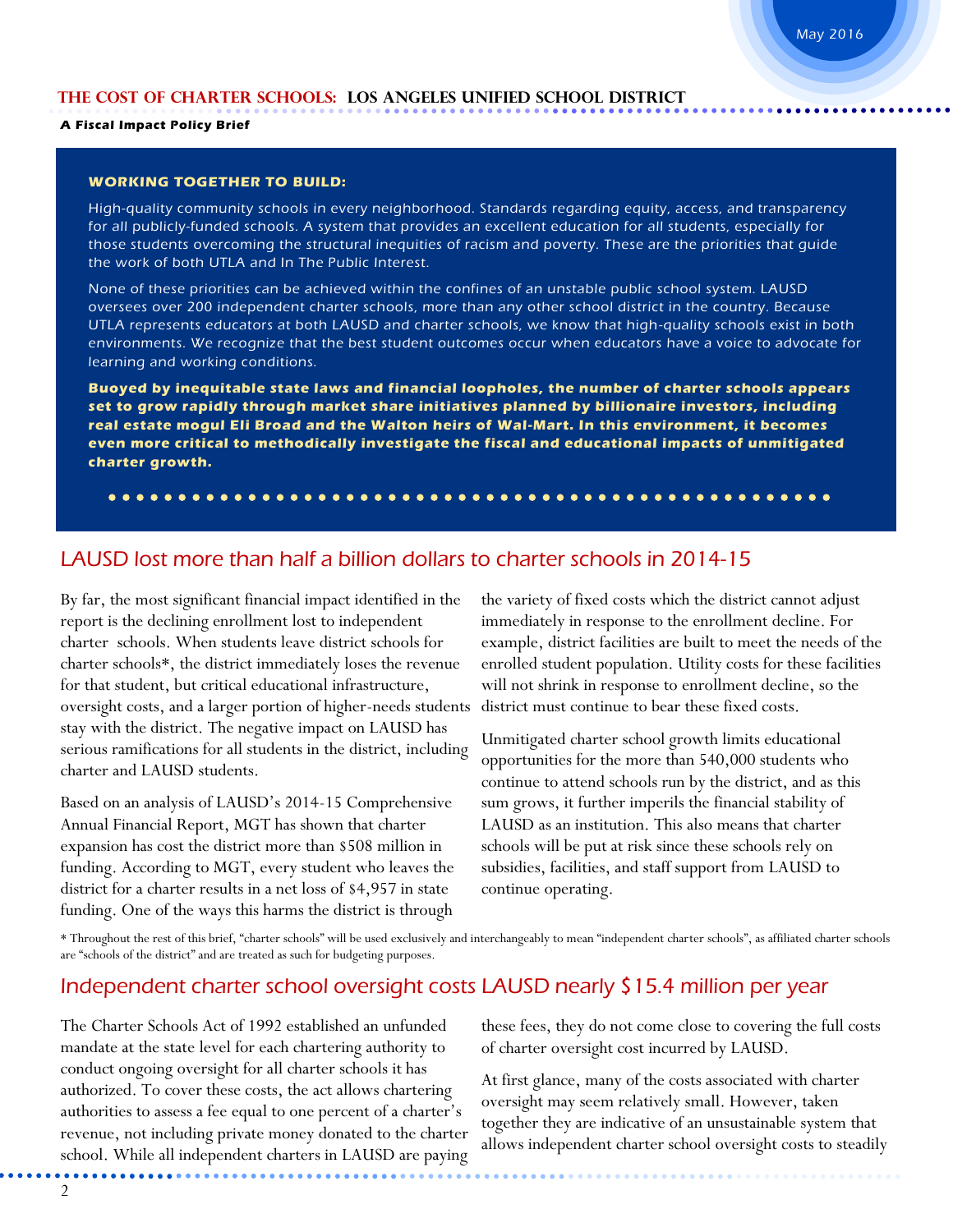### **A Fiscal Impact Policy Brief**

encroach onto the district's general funds. In addition, MGT's analysis, while thorough, was subject to scope and time limitations, and thus may not have captured all direct and indirect costs associated with charter oversight.

LAUSD must either redirect money that could otherwise be spent on educational opportunities for district students; or fail to fulfill its oversight obligation, leaving charter school students vulnerable to financial fraud, waste, and abuse.

According to MGT, the district is spending an additional \$15.4 million each year on independent charter school oversight costs that are not covered by oversight fees. This means that LAUSD must either redirect \$15.4 million that could be spent on educational opportunities for district students; or fail to fulfill its oversight obligation,

 $\bullet$  $\bullet$   $\bullet$ 

leaving charter school students vulnerable to financial fraud, waste, and abuse.

### **\$2.9 million in direct oversight cost overrun in 2015-2016**

The oversight shortfall begins with the Charter Schools Division (CSD), which is responsible for monitoring the district's independent charter schools. While LAUSD expects to collect \$8.8 million in oversight fees, the total expenses for CSD alone are expected to top \$11.7 million in 2015-2016. Compliance with Charter Schools Act oversight mandates will cost the district nearly \$3 million over the statutorily allowable revenue in the 2015-2016 school year alone. This means the district will transfer an additional \$3 million of other monies into charter school oversight, funds that could have been channeled into expanding educational opportunities at district schools. The CSD also occupies space within the district's Beaudry office, costing the district an estimated \$92,000 per year in utilities and custodial upkeep. This is another annual cost that is not covered by the one percent oversight fee.

### **\$13.8 million in indirect oversight costs spread across other district divisions**

Part of the unfunded mandate to provide oversight to independent charters requires LAUSD to understand each charter school's unique internal administrative systems and practices. In addition to CSD, other divisions within LAUSD such as the Office of the Inspector General (OIG) and the Special Education Division (SPED), provide services to charter schools that are unaccounted for in CSD's budget. For example, the OIG recently requested an additional

budget allocation of \$570,228 for additional staff that would be solely dedicated to support charter school oversight.

Charter oversight is not confined to these three divisions. According to MGT, each charter school requires district staff to support these schools by performing work beyond their core duties. This means that these staff, who ostensibly are devoted to district functions, are less able to respond to the needs of schools directly run by the district. For example, MGT estimates show that significant legal and contract compliance staff time is required to review and comment on each charter school application, renewal or "material revision." Time and opportunity costs compound as the number of charter schools increase. MGT has calculated the value of this staff time at approximately \$13.8 million per year.

### **\$2 million due to uncollected co-location fees from charters operating rent free in district schools in one year alone**

Under Proposition 39, LAUSD is entitled to assess either a 3 percent fee on co-located charter schools that have been granted rent-free space within district schools; or they can charge a one percent fee and collect a minimal amount for the charter's share of facility expenses. MGT has found that LAUSD has opted to collect a one percent fee from the 56 co-located charter schools, which is the lower of the two amounts. Assessing the higher fee allowed by state law would have generated an additional \$2 million in revenue for LAUSD in the 2015-16 school year.

Although it falls outside the scope of the MGT report, UTLA has found that in addition to undercharging colocated charters for oversight fees, the district has not collected reimbursements to which it is entitled. When a charter school petitions to co-locate, the space allotted to them is based on self-reported predicted enrollment. When this enrollment falls significantly short, resulting in an overallocation of space, the district has the right to collect a reimbursement for this extra space according to a formula set by the CDE and Proposition 39 regulations.

Data from LAUSD were not obtained in time to arrive at an exact total, but according to interviews with district staff, tens of millions of dollars are likely at stake. This is one of the few financial protections for the district within the Proposition 39 regulations and it is essential that the district take this opportunity to work towards a more sustainable financial relationship with independent charter schools.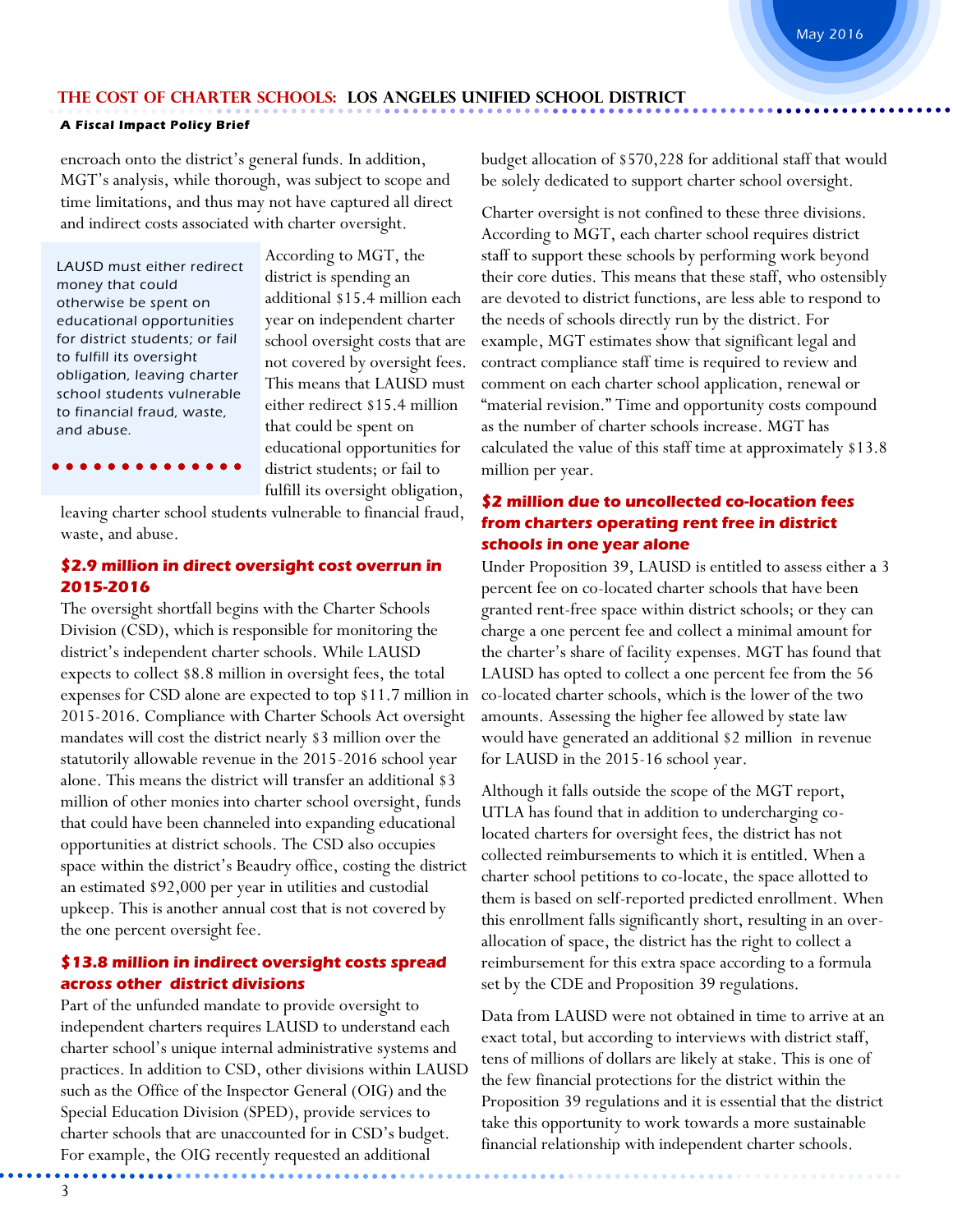### **A Fiscal Impact Policy Brief**

## A larger portion of LAUSD students have special needs compared to independent charters. Funding formulas disproportionately penalize district schools for serving this high-needs population.

Providing appropriate support and a comprehensive educational program for special education students is both ethically right and legally required. However, the existing systems of funding this moral and legal mandate financially disadvantage the schools that serve those students requiring the most intensive support.

As shown in Figure 2, special needs students are overrepresented at district schools and underrepresented at independent charter schools, on a per capita basis. This is particularly true for those with the most severe disabilities. This enrollment imbalance, combined with insufficient state and federal funding structures, places additional unfunded financial and instructional responsibilities on the district.

At the federal level, the Individuals with Disabilities Education Act (IDEA) is meant to ensure that students with special needs are provided with a free and appropriate public education that is tailored to their individual needs. State level funding formulas are meant to provide school districts with the funding needed to comply with IDEA. Unfortunately, the federal government has never fully funded the mandated educational requirements of IDEA, and in California the Local Control Funding Formula (LCFF) is applied in such a way as to require school districts to use general funds to ensure every student with special needs receives a comprehensive education.



### **Figure 2: Share of Special Needs Students Compared to Share of All Students Enrolled**

This population disproportionality, combined with the MGT finding that unmitigated charter growth will contribute to financial problems at LAUSD, means that special education students and their parents have particular cause to be alarmed by the report's findings as the district is providing the bulk of the services to the students most in need.

### **LAUSD educating more high-need special education students than independent charter schools**

While LAUSD enrollment has declined, the share of special education students has increased from 11.5 percent in 2004- 05 to 13.5 percent in 2014-15. In contrast, Special Education students only accounted for 8.1 percent of independent charter students, as of December 2013. More strikingly, of those special education students enrolled at LAUSD schools 30 percent are considered "Moderate to Severe", double the percentage of the highest-needs special education students attending independent charter schools.

The exact cause of the increase in the share of special education students falls beyond the scope of this brief. However, it must be noted that similar discrepancies between charter schools and district-run schools across the country have led to allegations that some charter schools implicitly limit their student bodies to ensure high scores on standardized tests. A 2013 Reuters special report found, for

> example, numerous instances of charter school applications which "[r]equire[d] that applicants document any disabilities or special needs. The U.S. Department of Education considers this practice illegal on the college level but has not addressed the issue for K-12 schools."

Whatever the reason behind this discrepancy here in Los Angeles, MGT's analysis shows that overall, charter schools serve a different population of special education (SPED) students. LAUSD has a significantly higher proportion of the highest-need SPED students compared to charter schools. Figure 2 highlights several other categories of students with special needs and compares their enrollment rates to the overall ratio of independent charter school enrollment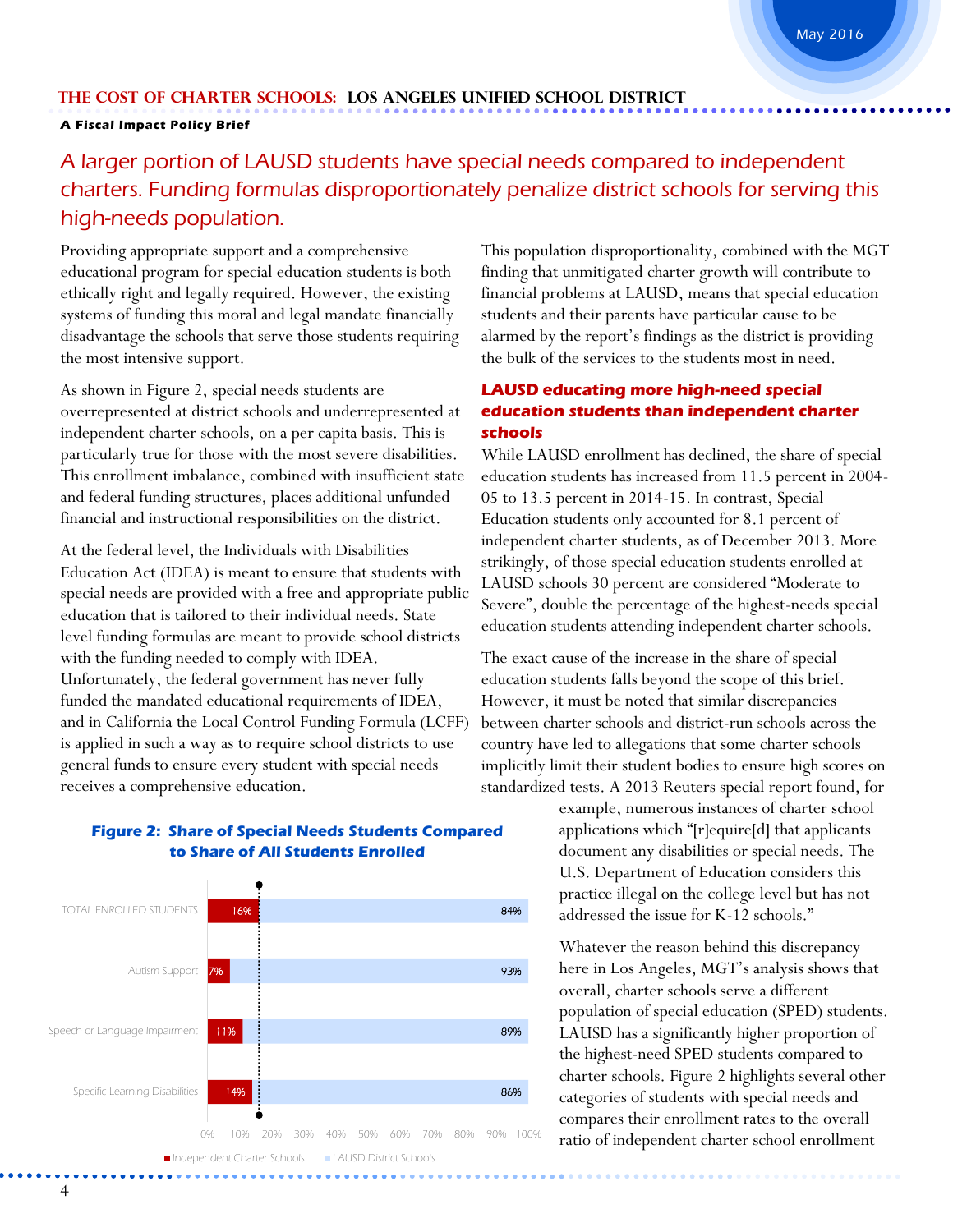### **A Fiscal Impact Policy Brief**

to the total number of LAUSD students. Sixteen percent of students within the boundaries of LAUSD attend independent charter schools. However, this ratio does not carry across different categories of high-need SPED students. Just seven percent of students requiring autism support attend independent charter schools.

### **State laws and funding formulas penalize district schools for serving higher needs students**

The State of California does not allocate funding based on the actual need or cost of instruction for SPED students. For example, a student with severe mobility issues would require significant staff support throughout the school day, while a student with a mild speech impediment may require less frequent support. Although the first student's support services would cost significantly more than the second's, current funding formulas do not distinguish between the different services each of these students will receive. Therefore, although LAUSD incurs higher SPED student instruction costs relative to its charter schools, it receives the same amount of funding per student ADA regardless of need.

In other words, district schools must stretch fewer dollars to educate greater numbers of high-need special education students because state funding formulas do not account for higher costs associated with educating high-need students,

and federal mandates remain unfunded. There are three mechanisms by which the district incurs higher SPED instructional costs than independent charter schools.

First, the District must transfer more dollars from general revenues to supplement the shortfall in funding received specifically for those students, in order to cover the increasingly higher costs of instructing a larger proportion of higher needs special education students.

Second, the district funds 14 full-time SPED staff to support charter schools, but funds those positions largely through district revenue that ostensibly should be used to support indistrict SPED services.

Third, because state law allows charter schools to belong to any Special Education Local Plan Area (SELPA) anywhere in the state, the district created a Memorandum of Understanding (MOU) that, in effect, provides a subsidy to the charter schools through a discount to the special education contribution that, in theory, should be contributed to "equitably". In effect, this SELPA MOU was created as a concession to keep charter schools from going outside the district to a SELPA such as the El Dorado County SELPA, located in Lake Tahoe over 500 miles away, whose fee structure was designed to attract charter schools, undercutting other districts like LAUSD.

### State funding formulas do not allow LAUSD time to adjust to charter enrollment growth, costing LAUSD an estimated \$55 million per year

State funding to a district or charter school is based on the average daily attendance (ADA) at each district. When a

This practice introduces additional financial pressures and uncertainty at a time when sound, long-term financial planning is of the utmost importance to maintaining support for the programs and services that schools rely on.

student leaves a district, the district loses the state funding that was previously allocated to that student. The State of California provides for a "soft landing" when district enrollment declines. In most cases, district funding is maintained at the prior year's ADA to allow the district time to adjust its costs to meet the needs of its new enrollment.

In establishing this system, the state has recognized that adjusting costs to reflect enrollment changes is a difficult process and that it can take more than a single year for a district to realize savings due to cost adjustments.

However, this "soft landing" approach is not applied uniformly. In other words, if a student leaves LAUSD for the Santa Monica-Malibu Unified School District, the state pays both LAUSD and Santa Monica Unified for the next school year. But when students leave a district for an independent charter school, the state immediately reduces the district's funding, rather than allowing the district a year to adjust costs to match enrollment figures.

This practice introduces additional financial pressures and uncertainty to the district at a time when sound, long-term financial planning is of the utmost importance to maintaining support for the programs and services that schools rely on. MGT estimates that LAUSD loses more than \$55 million in state funding as a result of this funding practice as independent charter schools have expanded.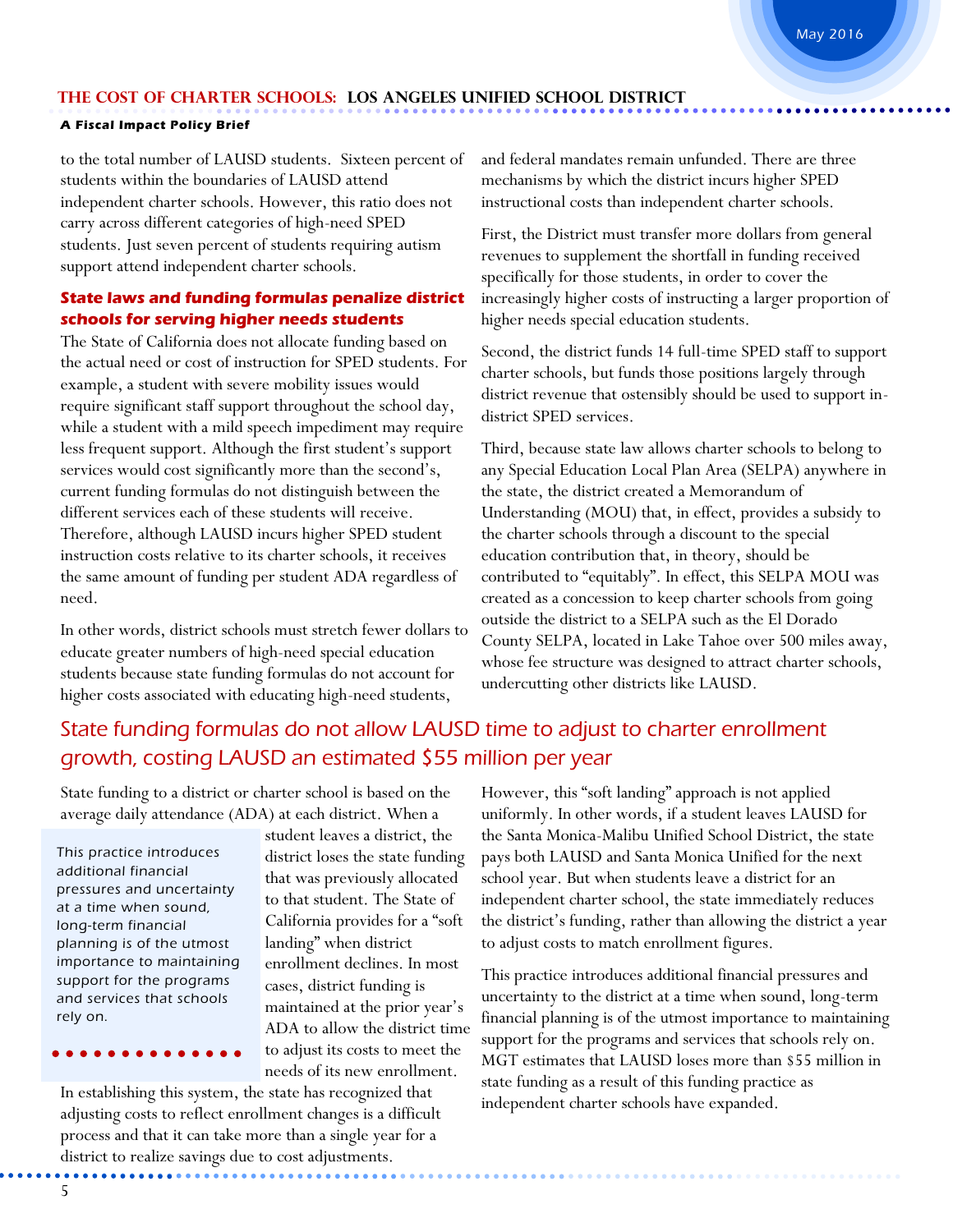### **A Fiscal Impact Policy Brief**

### What's next? Common-Sense Solutions at Every Level

The Charter Schools Act of 1992 was signed into law with the intent of enabling charter schools to be more innovative in the way they served students. Although independent charter schools have a separate governance structure and are granted significant exemptions from state laws, the district is still ultimately responsible for protecting the best interests of all students. However, in many ways the district's options are limited, both from the limitations inherent in an Act that focuses primarily on growth opportunities for charter school operators rather than educational opportunities for all

The financial crisis facing the district, the body that maintains ultimate accountability for students' best interests, should be the defining reason we reexamine the current model of charter school approval, funding, and oversight.

students, and from the growing fiscal impacts of unmitigated charter school growth. The financial crisis facing the district, the body that maintains ultimate accountability for students' best interests, should be the defining reason we re-examine the current model of charter school approval, funding, and oversight.

UTLA and ITPI have outlined some solutions to the problems identified in the MGT report. There are opportunities at the local, state, and federal level to address the financial and accountability loopholes. These suggestions are not meant to be an exhaustive list of solutions to the problems. In addition, other proposals have been already put forward, such as the Annenberg Charter Accountability Standards, and the Public School Accountability Proposal put forward (but not ultimately implemented by the district) by UTLA in 2014 negotiations with LAUSD. For example, the Annenberg Standards proposed that local decisions to not authorize a charter school should be honored, and not overturned by

another authorizing body. These are just a few examples of other solutions that could also be implemented to address the inequities in our current educational system.

### District-led Solutions

All families, whether their children attend district or independent charter schools, want to see their neighborhood schools succeed, because stable neighborhood schools are critical to creating thriving communities and allowing students access to a broad array of educational opportunities. Addressing some of the funding inequities outlined in this brief will be the key to maintaining and growing neighborhood district schools and to providing the oversight and support necessary for independent charter schools. There is a mutual interest, across district and charter stakeholders, for LAUSD to survive and thrive – for the benefit of all students. District-led action is indispensable to this process.

### **District Action 1: Accurate assessment of current and future oversight costs**

If the district wants to create new programs tailor-made to meet the needs of diverse communities, it will be necessary to forecast how much revenue will be available over the next five, 10, or 20 years. Sustainably operating and growing successful school models for district schools, and appropriately fulfilling oversight responsibilities for charter schools, is impossible without understanding all costs associated with independent charter school authorization and oversight. Quantifying and managing these costs is a necessary pre-condition to responsible financial planning. The district should include in the assessment a study of how much staff time outside the charter school division is being used to support independent charter schools, and assign those costs appropriately and transparently to CSD.

### **District Action 2: Assess all fees and reimbursements owed by independent charter schools for use of rent-free space under Proposition 39**

The district must use all tools at its disposal to manage the costs associated with the growth of independent charter schools. This means using the tools outlined by Proposition 39 to recoup the costs associated with charters schools co-located within existing district facilities. According to MGT's estimates, collecting these funds would generate an additional \$2 million each year that could be reinvested into balancing out the stresses placed on co-located district schools. In addition, the district has the opportunity to thoroughly review its policies related to Proposition 39 so that all costs and revenues associated with co-located charters can be responsibly assessed. Within that review, the district must calculate the value of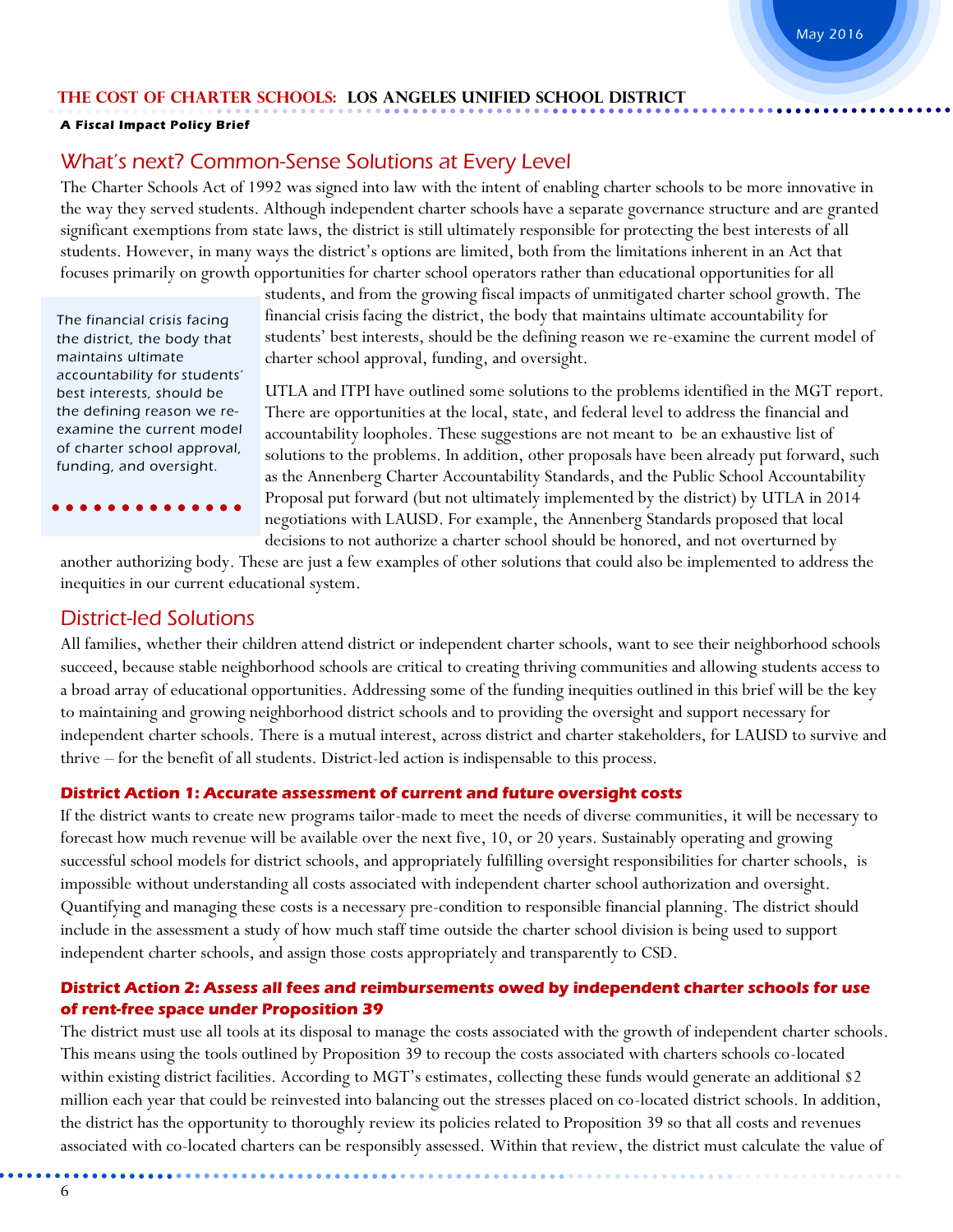### **A Fiscal Impact Policy Brief**

the over-allocation reimbursements it has foregone; assess how to retroactively collect those reimbursements, which likely figure in the tens of millions of dollars; and collect those reimbursements going forward.

### **District Action 3: Continue investing in high-quality district neighborhood schools**

Every day, schools throughout the district provide a high-quality, comprehensive education. For example, magnet programs have a waiting list of 44,000 students. LAUSD should ensure the continued growth and replication of these successful programs. The district should also continue to invest in improving educational opportunities at those schools that need additional support.

The fiscal crisis outlined in the MGT report presents a chance for the district to analyze the reasons students and their families are attending independent charters, and to develop outreach and retention strategies. If enrollment declines are to be reversed, then it will be imperative for the district to lift up those schools that are providing Los Angeles students with the well rounded, high-quality education they need to succeed.

### State laws and funding formulas must better support the realities of instructional and oversight needs

Adjusting state funding parameters to appropriately fund the instructional needs of every student is another necessary step in creating a stable educational structure for all students. Fixing flawed state laws that limit districts' options across the state will also allow districts to better fulfill their obligation to protect the best interests of students enrolled in both district and charter schools.

### **State Recommendation 1: Fund Special Education and English Language Learners based on actual costs of instruction**

Funding based on actual cost of instruction of SPED students would take into account the fact that district-run schools instruct far more high-need Special Education students than their independent charter counterparts overall.

Funding based on actual cost of instruction of SPED students would take into account the fact that district-run schools instruct far more of the highest-need special education students than their independent charter counterparts overall. Providing the same amount of funding for every special education student ignores the reality that different students require different levels of academic support to access the education they deserve.

The state should also ensure that every independent charter school is prepared to accommodate, instruct, and support all special education students that wish to enroll. The fact that independent charter schools overall do not serve the same profile of special education students as their district-run counterparts is cause for concern and should be thoroughly investigated. That English Language Learner (ELL) funding mirrors the SPED

funding loophole that ignores actual cost of instruction creates the same perverse incentive

to underserve the students with the highest needs.

In 2014-15 bargaining, UTLA put forward the proposal that the district require and publish annual reports that identify schools that serve substantially lower percentages of special populations; mandatory reporting of student suspensions, expulsions, and dismissals; and investigations in cases where more than a certain percentage of special population students leave during a single year. These prudent ideas should be implemented statewide to protect all students.

### **State Recommendation 2: Provide districts with across-the-board "soft landing" protection**

The state already recognizes the fact that adjusting costs to reflect enrollment realities takes time. Consequently, the State should treat all departing students the same for funding purposes. District students should not be penalized by state funding formulas that do not allow districts the appropriate time to adjust costs to meet new enrollment figures. The district should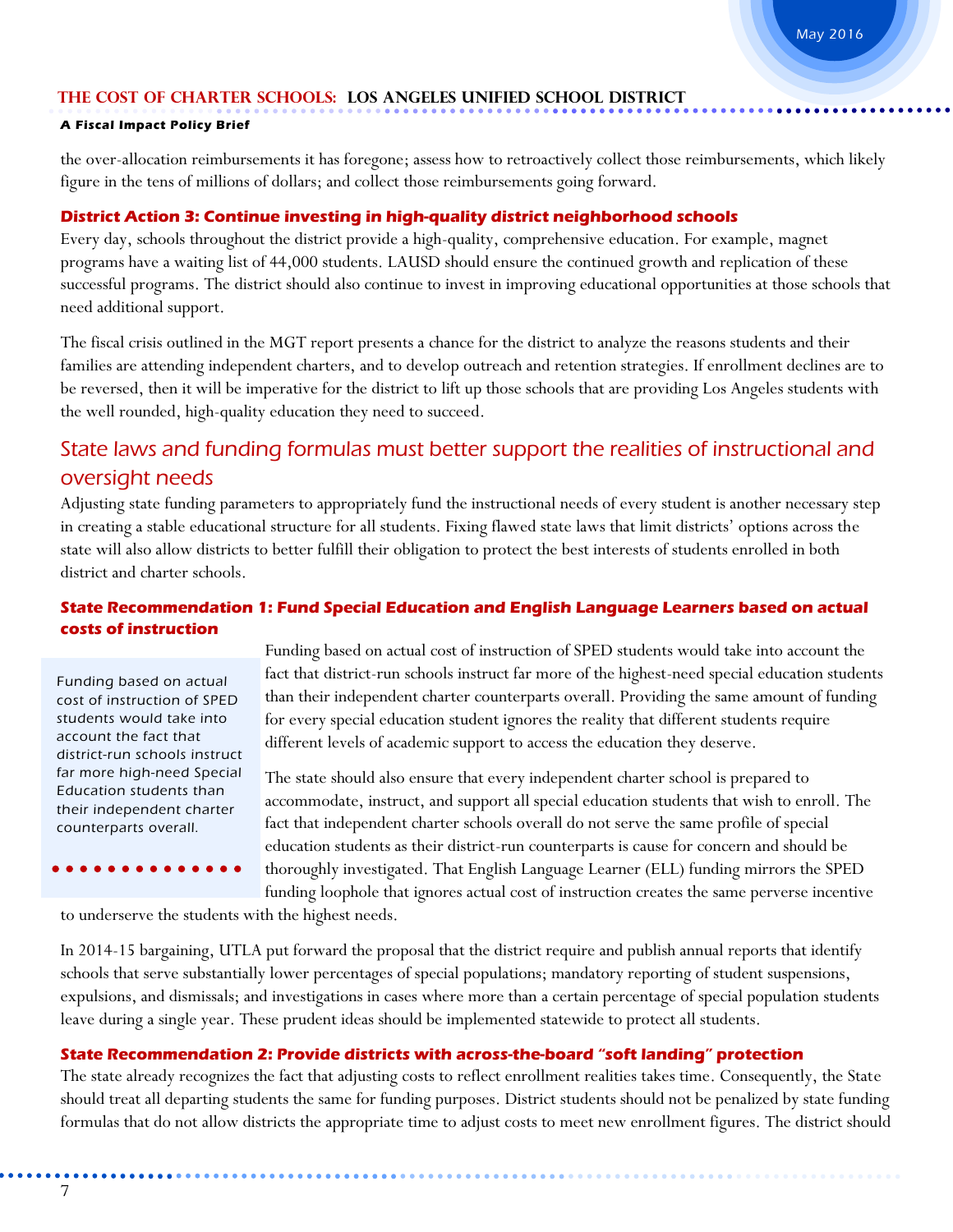### **A Fiscal Impact Policy Brief**

also create a system to quantify movement from district schools to charter schools so that loss of funding can be anticipated and accounted for in the budgeting process.

### **State Recommendation 3: Inform the community of the economic and educational impact of each proposed new charter school**

As the stakeholders that will be affected by the educational ramifications of changes to the system; and as the taxpayers that fund both district and charter schools, the community should be made aware of the potential positive and negative effects of any proposed new school. Much as environmental impact statements are already required under US environmental law for certain actions that significantly affect "the quality of the human environment", economic and educational impact statements should be required for actions that significant affect the quality of the educational environment. These economic and educational impact statements should be used to encourage communication, cooperation, and informed decisionmaking between all the stakeholders affected by educational decisions, including parents, students, teachers, district officials, and charter school operators.

### Federal Solutions

Many school districts around the country are also grappling with the educational and economic impacts, both positive and negative, of charter schools. Although state charter laws and regulations vary, we have identified an immediate need to fully fund educational mandates in IDEA.

Another issue facing government agencies and school districts nationwide is the future issue of funding retirement benefits, a problem that is not unique to LAUSD. In Los Angeles, the future issue of retiree benefits is being tackled by the Health Benefits Committee and the district. However, the MGT report identifies a fiscal crisis right in front of us that affects revenue and expenses today. It is fiscally prudent to manage both issues, but we can immediately address the current problem of the half billion dollar fiscal impact from charter schools through common-sense solutions identified in this policy brief.

### **Federal Recommendation 1: Fully fund educational mandates in IDEA**

Pushing for full federal funding of the IDEA is a critical component to providing districts with dedicated, dependable sources of funding that will be used to ensure every student with special needs receives appropriate supportive services to ensure they receive a comprehensive education tailored to their needs. The district should work with state and federal legislators from the Los Angeles area to advocate for full IDEA funding. This change alone would allow the district to redirect over \$700 million of general fund dollars towards increasing educational opportunities across the district.